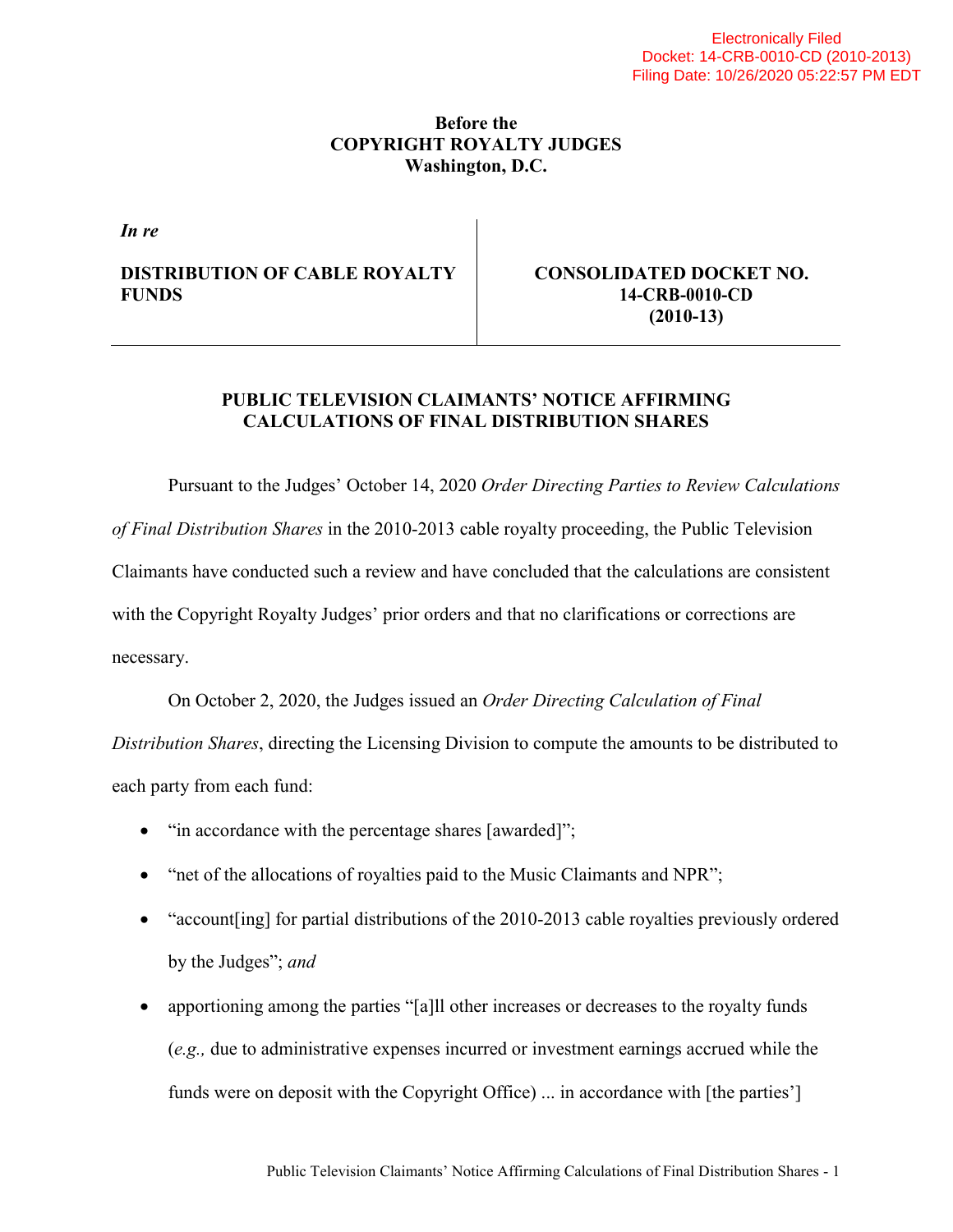respective percentage shares *as adjusted to rebalance the parties' shares following any partial distributions those parties may have received.*" October 2 Order at 2 (emphasis added).

The calculations by the Licensing Division, included in Appendix A to the October 14 Order, implemented the Judges' instructions precisely.

The Public Television Claimants understand that certain parties whose partial distribution shares were higher than their final distribution award shares ("the windfall parties") are considering asserting a challenge to the underlying methodology ordered by the Judges and implemented by the Licensing Division that would increase their awards. Re-opening these proceedings to additional litigation over share methodologies is not the sort of "clarification" contemplated by the Judges' October 14 Order, and should be rejected on that basis alone. After years of litigation—and a decade since the earliest royalties at issue were generated—it is time to bring this matter to an end and distribute the royalty funds to the copyright owners in accordance with the calculations properly set forth in Appendix A to the October 14 Order.

Adopting a new methodology from the windfall parties at this late stage would be unfair and inconsistent with precedent. If the Judges nevertheless decide to consider any new methodology put forward by the windfall parties, then the Public Television Claimants respectfully request the opportunity to review that methodology, any underlying arguments, and any revised calculations, and respond in due course under a schedule set by the Judges.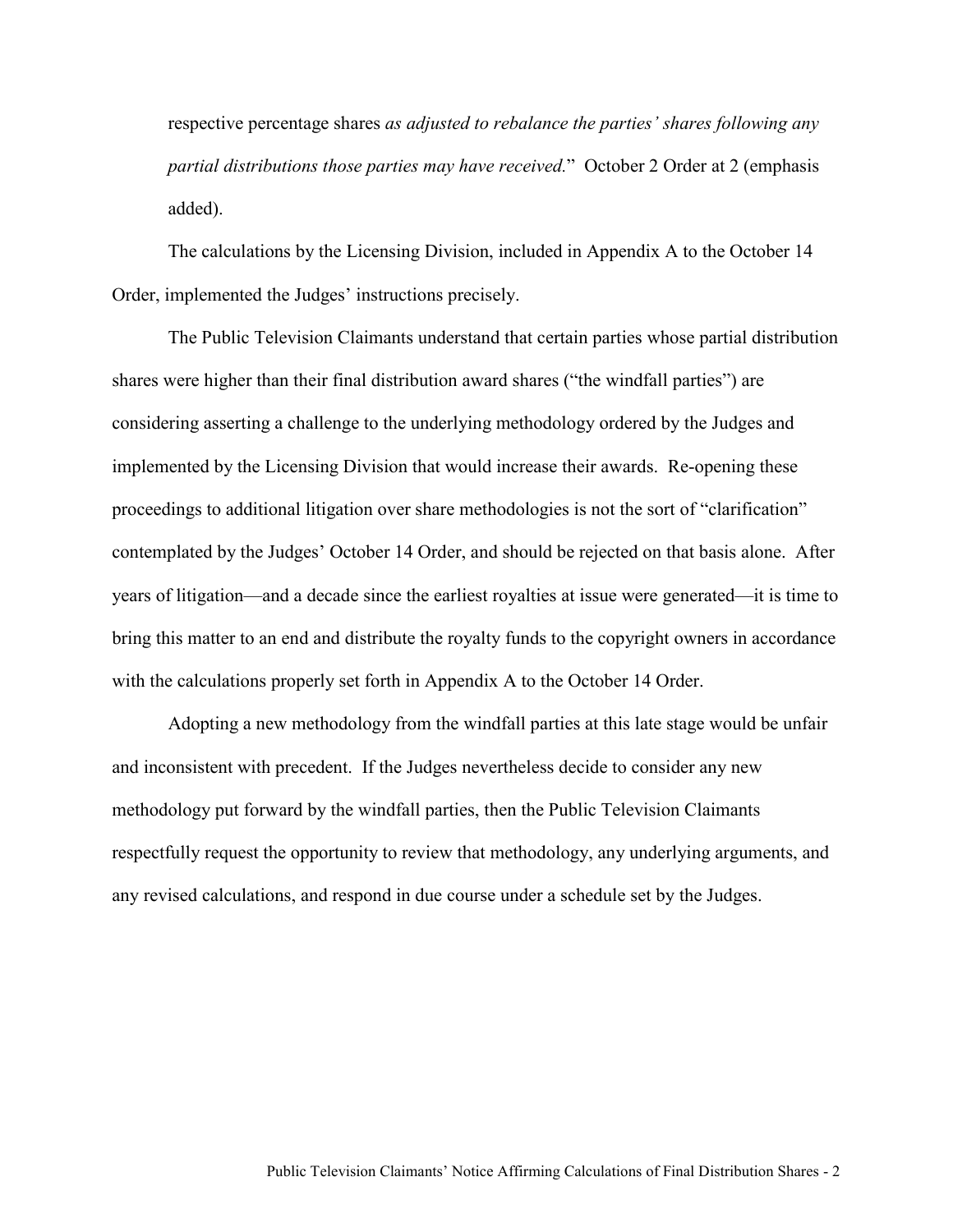Dated: October 26, 2020 Respectfully submitted,

/s/ *Ronald G. Dove, Jr.*

Ronald G. Dove, Jr. (D.C. Bar No. 430533) Dustin Cho (D.C. Bar No. 1017751) COVINGTON & BURLING LLP One CityCenter 850 Tenth Street, NW Washington, DC 20001-4956 Phone: (202) 662-5685 Fax: (202) 778-5685 rdove@cov.com dcho@cov.com

R. Scott Griffin (Ga. Bar No. 140807) PUBLIC BROADCASTING SERVICE 2100 Crystal Drive Arlington, VA 22202-3785 Phone: (703) 739-8658 rsgriffin@pbs.org

*Counsel for Public Broadcasting Service*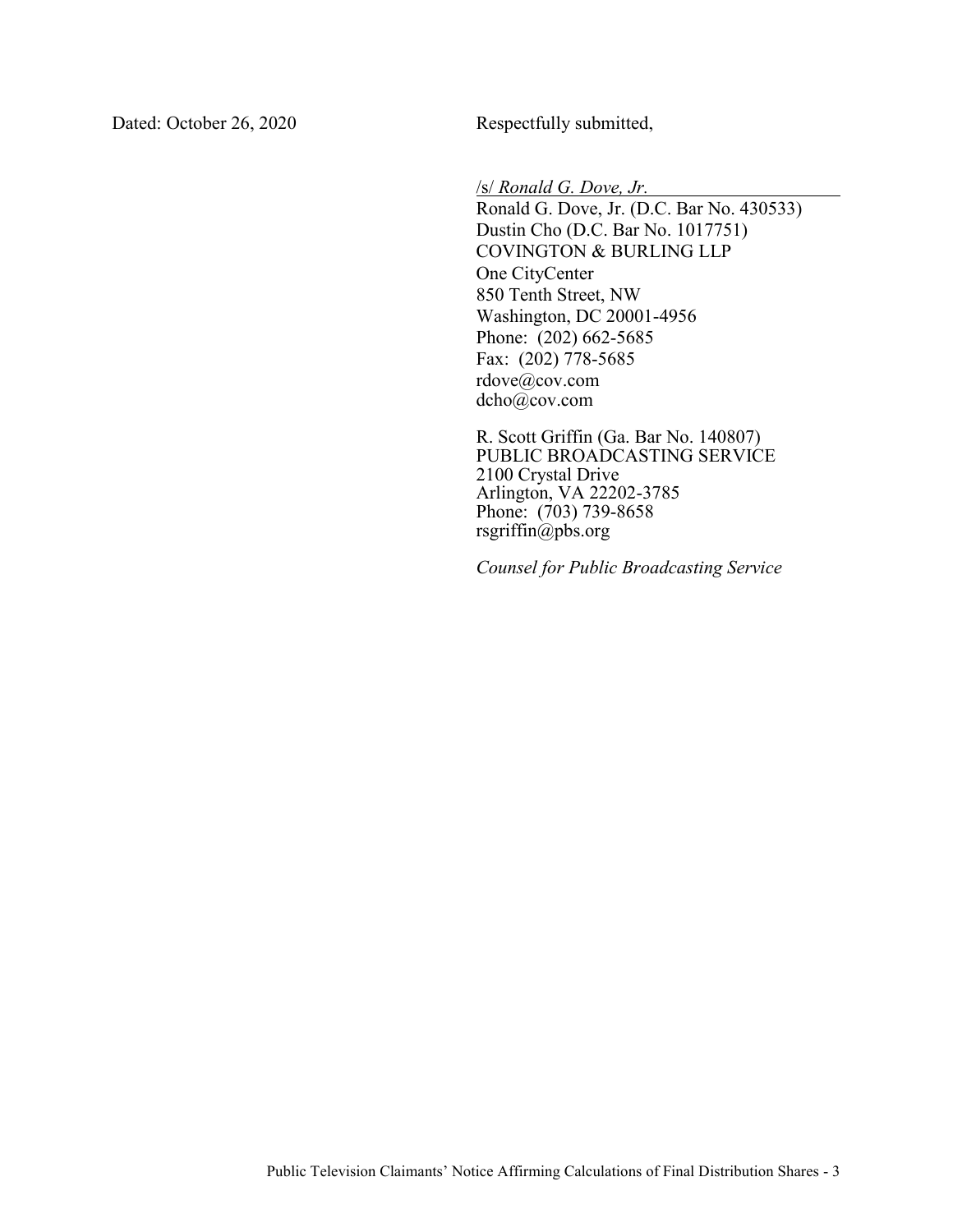## **CERTIFICATE OF SERVICE**

I certify that on October 26, 2020, I caused the foregoing to be served on all parties by

filing through the eCRB system.

/s/ *Ronald G. Dove, Jr.*

Ronald G. Dove, Jr.